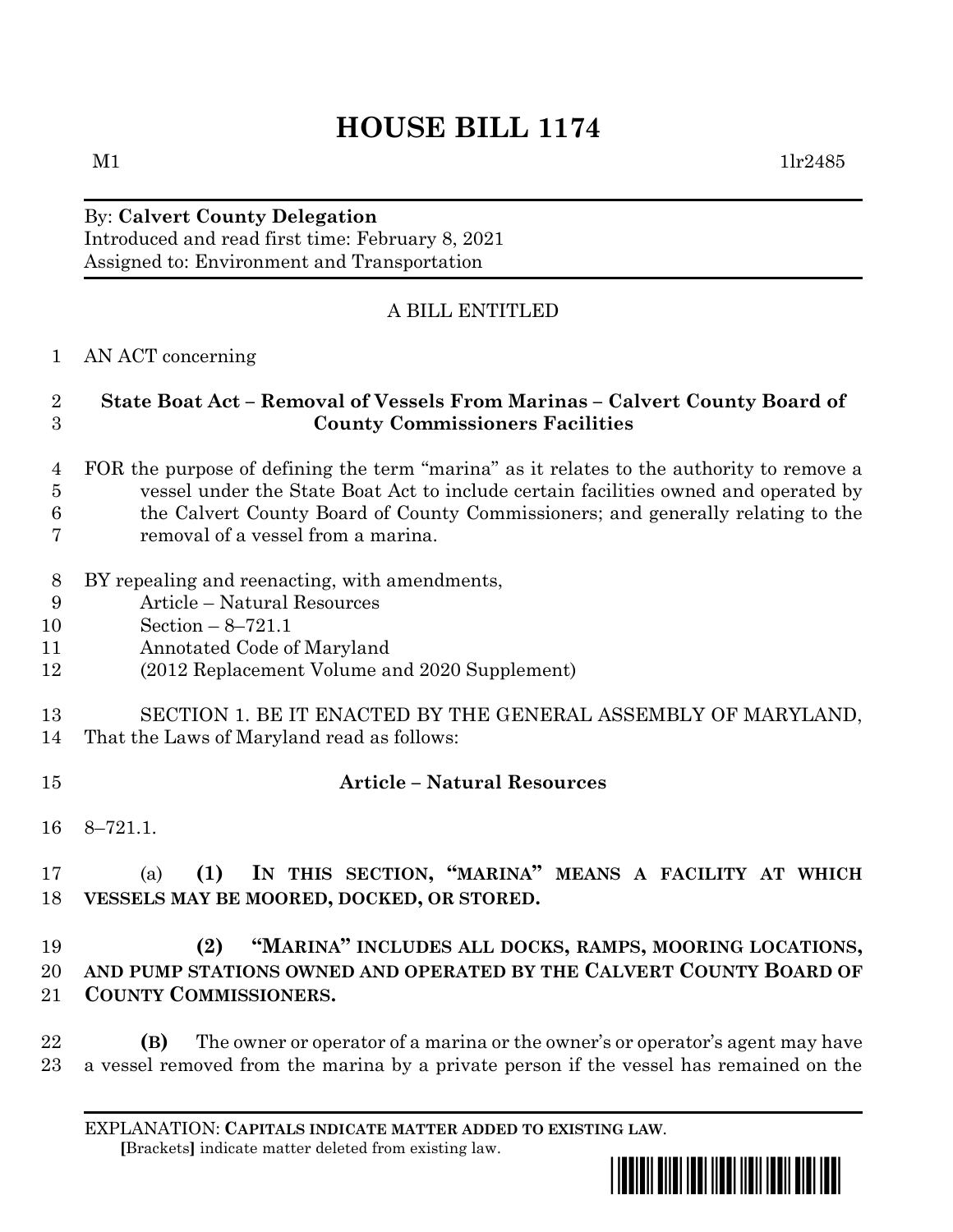#### **HOUSE BILL 1174**

 marina premises without permission for more than 48 hours and the owner, operator, or agent has placed in conspicuous locations signs that: (1) State that vessels left at the marina without permission for more than 48 hours are subject to removal at the vessel owner's expense;

(2) State the location to which the vessel will be removed;

 (3) State that the vessel owner will be responsible for all costs associated with the removal and storage of the vessel; and

 (4) Provide the telephone number of a person who can be contacted to arrange for the reclaiming of the vessel by its owner or the owner's agent.

 **[**(b)**] (C)** A vessel may not be removed from a marina to a location that is more than 30 miles from the marina.

 **[**(c)**] (D)** The owner or operator of a marina, or the agent of the owner or operator, on finding a vessel left at the marina without permission, shall make a reasonable attempt to notify the vessel owner or the vessel owner's agent of the intended removal of the vessel before the vessel may be removed under this section.

**[**(d)**] (E)** A person who removes the vessel from a marina:

 (1) Shall notify the vessel owner or the vessel owner's agent at the earliest possible time after removing the vessel from the marina, and shall provide the following information:

 (i) A description of the vessel including the vessel's certificate of boat number;

- 22 (ii) The date and time the vessel was removed;
- (iii) The reason the vessel was removed; and
- 24 (iv) The locations from which and to which the vessel was moved;

 (2) Before removing the vessel, shall have authorization of the marina owner; and

(3) May not pay any remuneration to the owner of the marina.

 **[**(e)**] (F)** (1) The person who removes a vessel from a marina shall immediately deliver the vessel directly to a location customarily used by the person.

 (2) The person who exercises control over the vessel at the location to which the vessel is delivered after removal from a marina shall provide the vessel owner or the